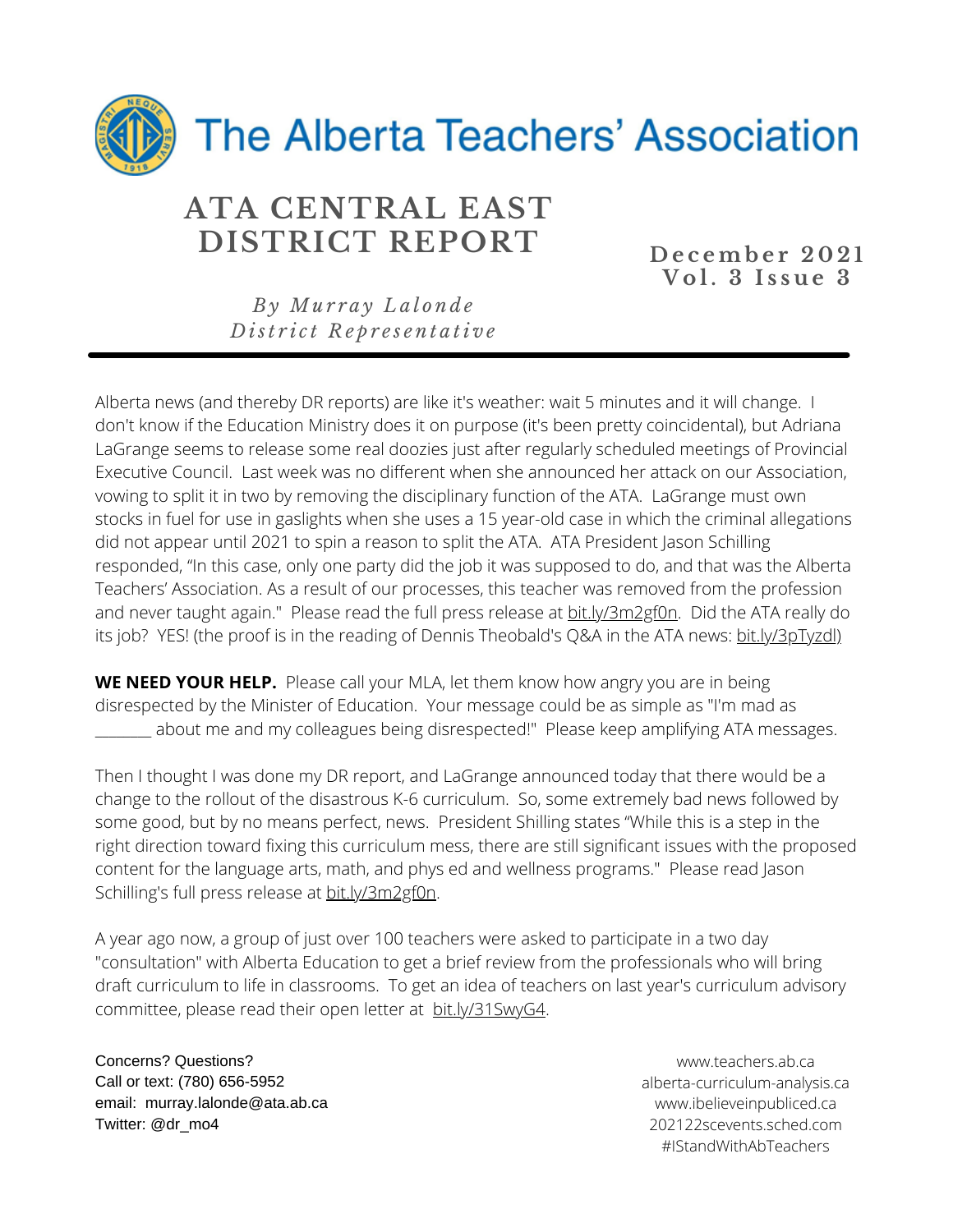**Central Table Bargaining** - The Central Table Bargaining Committee (CTBC) met twice with the Teachers' Employer Bargaining Association (TEBA) in November. We were able to agree to a new grievance procedure and will soon implement it through a Letter of Understanding. For more information on this procedure, you can talk to your Teacher Welfare Committee Chair or read the "Bargainer's Blog" (bit.ly/3pX3Z2e).

**Bill 85 Passes** - LaGrange's Bill 85, the "Students First Act", has passed. Before last week's attack on the ATA, LaGrange used this Bill to tighten up some faults in the current discipline process. The ATA was quite open to some much-needed changes in the process. However, along with most teachers I was highly offended in the way she painted a picture of teachers with broad strokes of a giant brush, vilifying the typical teacher as a monster who needs to be supervised by her ministry. I cannot say it as well as Executive Secretary Dennis Theobald in his Q&A article, so I will guide you to the ATA News (bit.ly/3dQcRRS).

**Code of Professional Conduct** - Please remember that if you have an issue with a colleague, you must follow the code of professional conduct, in particular sections 13 and 14. You must bring your issue to the attention of your colleague BEFORE you take it to a higher level. As with any thoughts of students, you cannot discuss your issues about another teacher with fellow teachers. Executive Staff Officer Chris Gibbon's article is a great place to learn about this important subject: bit.ly/30r5M7a

**ASEBP Changes** - Extended Health Care - Psychology will be increase its hourly maximum from \$100 to \$180 to better reflect the industry's standard charges, but the annual maximum will remain at \$1200. EHC, Dental Care, and Vision Care termination age of 70 will be removed for covered members who are an employee or serving as a school trustee. Also, Life Insurance indictable offence exclusion will be removed.

**Women In Leadership** - Dr Julia Smith is booked as the speaker for the January 24th Speaker Series. She was the principal researcher for our Gender Caregiving and COVID study. Smith is donating her time and in recognition of that and in lieu of speaker fees, we will be presenting a donation, in her name, to a charity of her choice.

**Tempus fugit** - December 12 marks the 18th anniversary of my missing my first staff Christmas party in Smoky Lake (my second full year of teaching). Why would I do such a silly thing? My wife and I welcomed our first daughter, Ava, into the world. That beautiful little girl is now an adult, off on her own in Edmonton, studying hairstyling at MC College. She is thriving and I cannot be happier for her. I have no idea where the time flew off to.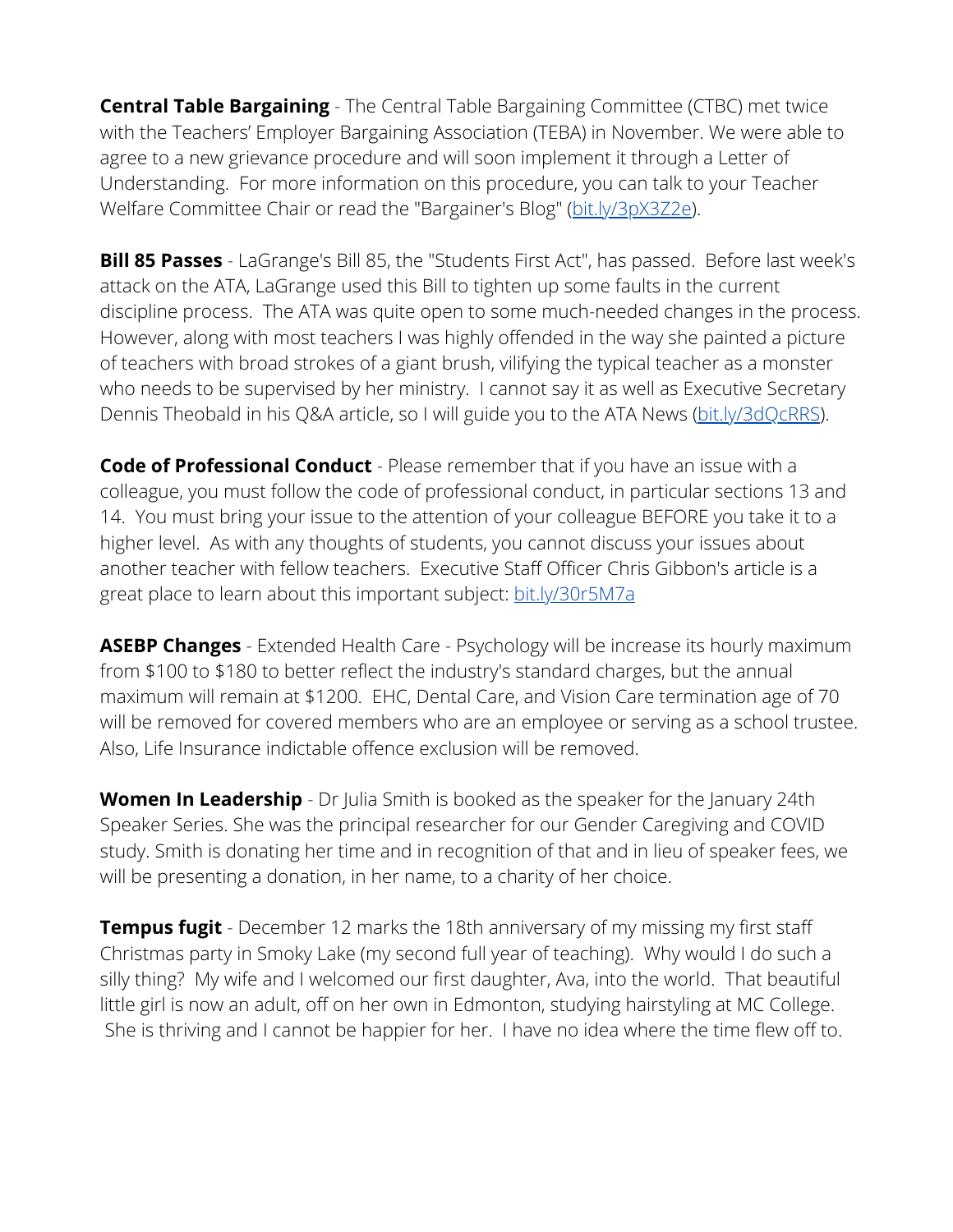#### WORTH KNOWING Travelling During a Pandemic (Information as of 2021-11-01)

With borders reopening and the holiday season fast approaching, information to assist teachers with decision making related to travel is important. An employer cannot direct what teachers do on their personal time. A decision to travel may have consequences, but that decision remains with the teacher. As always, the Association advises teachers to call for assistance with personal situations, as every situation may be slightly different.

Alberta Health Services (AHS) guidelines and restrictions remain in effect and can be found at www.albertahealthservices.ca. As well, travel advisories greatly affect travel plans, and it is the traveller's responsibility to check on these. Remember that not only are there international travel restrictions, but there are also provincial restrictions. These restrictions continue to change. Be sure to check on all travel advisories at https://travel.gc.ca/travelling/advisories. Here are some questions you should consider:

- What is the destination country's vaccine requirement?
- What documentation do you need upon arrival or departure?
- What is required if you start to exhibit COVID-19 symptoms?

- What is your plan if self-isolation is required, either upon arriving at your destination or upon returning to Canada?

Some of these requirements may affect your ability to return to work after the holiday and may exacerbate potential issues with your employer.

If you are sick, for whatever reason, you are entitled to sick leave provisions in your collective agreement. If you are required to quarantine because you are exhibiting symptoms and are sick, you are entitled to sick leave as per your collective agreement. (Some teachers have 90 days and some have statutory sick leave of 20 days per year). Sick leave entitlement is not affected by travel in any way.

Problems with a return to work as the result of other issues (such as a delayed flight) are managed with collective agreement days off, such as personal days or days off without pay. If you are not sick but are required to quarantine, you must take that time without pay, as travel is a Personal choice and is unpredictable at this time, or use applicable leaves in your collective agreement (such as personal days) for the quarantine period.

As for benefits and travel, some aspects of your medical coverage may not be in effect if you travel internationally when advised not to do so. Check with your medical benefits insurer for the specific details of your plan. If you have Alberta School Employee Benefit Plan (ASEBP) coverage, contact ASEBP before you travel and review the details at www.asebp.ca/my-benefits.

Further information or assistance is available by calling Teacher Employment Services at 1- 800-232-7208. WORTH SHARING With the holidays approaching, teachers may be considering travel. Teachers should check current travel advisories and consider all potential consequences of travelling during a pandemic. #WEAREATA